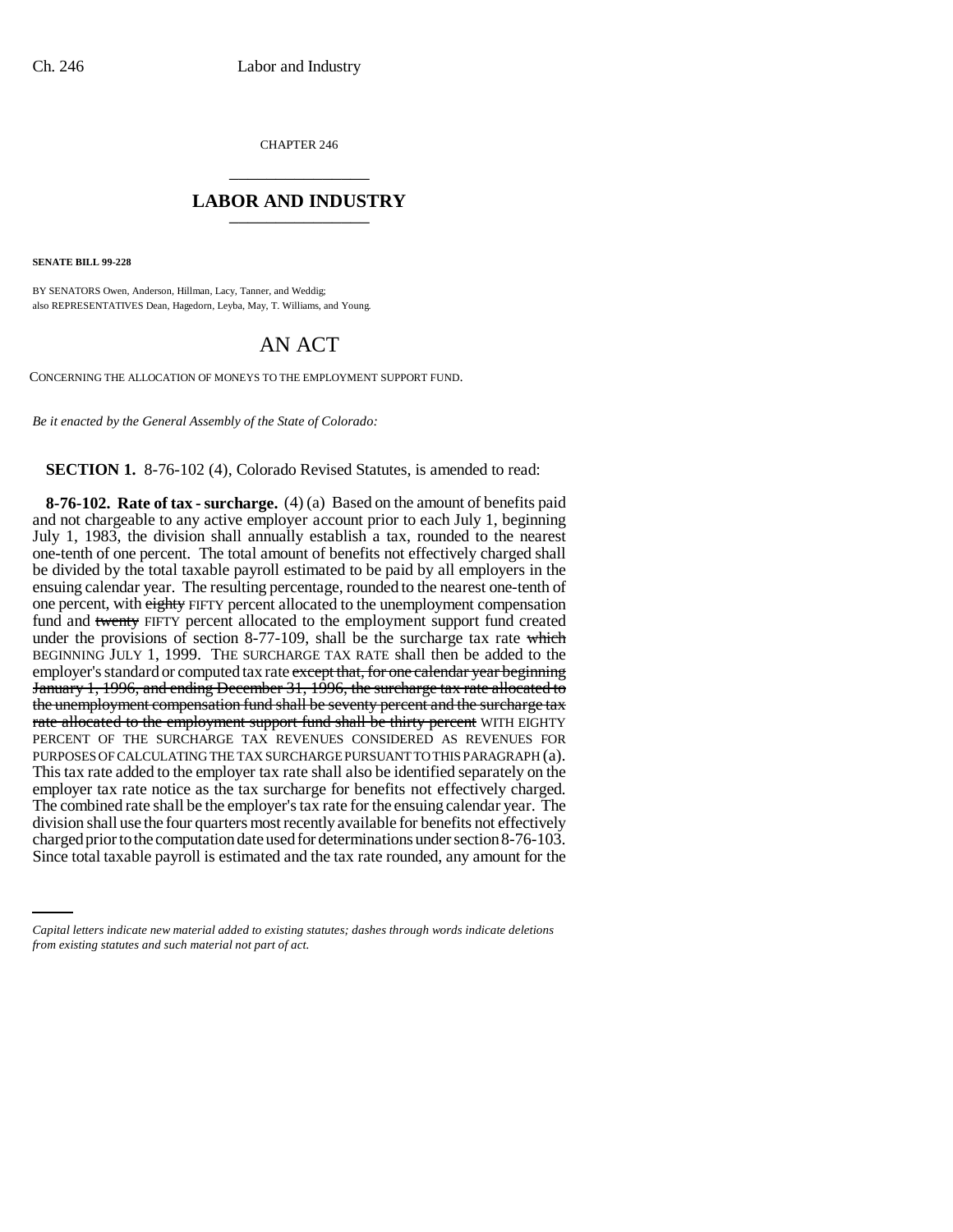Labor and Industry Ch. 246

benefits not effectively charged and not fully recovered in one year shall be added to the following calendar year's identified amount. Any amount recovered over that amount shall be subtracted from the following calendar year's identified amount. The TAX surcharge established by this subsection (4) shall not be assessed against any employer whose benefit-charge account balance is zero, and the estimated taxable payrolls of such employers shall not be included in the calculation of the surcharge tax rate; except that, if the employer is still being rated under the provisions of section 8-76-103 (3) (a), such employer is subject to the surcharge tax rate.

(b) Effective calendar year  $1990$  through calendar year  $2002$ , or JULY 1, 1999, AND until such time as employers' federal unemployment taxes are returned to the state by the federal government at levels sufficient to permit the effective administration of the provisions of articles 70 to 82 of this title, whichever first occurs, twenty FIFTY percent of the surcharge tax established by paragraph (a) of this subsection (4) shall be segregated and deposited in the employment support fund created in section 8-77-109. except that, for one calendar year beginning January 1, 1996, and ending December 31, 1996, the employment support fund shall be credited with thirty percent of the said surcharge tax.

(c) Effective January 1, 1998, the TAX surcharge established by this subsection (4) shall not be assessed against any employer whose benefit-charge account balance for the last three fiscal years immediately preceding the computation date is less than one hundred dollars.

(d) EFFECTIVE CALENDAR YEAR 2000, THE PROVISIONS OF PARAGRAPH (a) OF THIS SUBSECTION (4) REGARDING ANNUAL COMPUTATION OF THE SURCHARGE TAX RATE SHALL NO LONGER APPLY AND THE ANNUAL SURCHARGE TAX RATE SHALL BE ESTABLISHED AT 0.22 PERCENT, WITH FIFTY PERCENT OF THE SURCHARGE TAX RATE ALLOCATED TO THE UNEMPLOYMENT COMPENSATION FUND AND FIFTY PERCENT OF THE SURCHARGE TAX RATE ALLOCATED TO THE EMPLOYMENT FUND CREATED UNDER THE PROVISIONS OF SECTION 8-77-109. THE SURCHARGE TAX RATE SHALL THEN BE ADDED TO THE EMPLOYER'S STANDARD OR COMPUTED TAX RATE. THIS TAX RATE ADDED TO THE EMPLOYER TAX RATE SHALL ALSO BE IDENTIFIED SEPARATELY ON THE EMPLOYER TAX RATE NOTICE AS THE TAX SURCHARGE FOR BENEFITS NOT EFFECTIVELY CHARGED. THE COMBINED RATE SHALL BE THE EMPLOYER'S TAX RATE FOR THE ENSUING CALENDAR YEARS. THE SURCHARGE ESTABLISHED BY THIS SUBSECTION (4) SHALL NOT BE ASSESSED AGAINST ANY EMPLOYER WHOSE BENEFIT-CHARGE ACCOUNT BALANCE IS ZERO; EXCEPT THAT, IF THE EMPLOYER IS STILL BEING RATED UNDER THE PROVISIONS OF SECTION 8-76-103 (3) (a), SUCH EMPLOYER IS SUBJECT TO THE SURCHARGE TAX RATE.

**SECTION 2.** 8-77-109 (1), (2), and (3), Colorado Revised Statutes, are amended to read:

**8-77-109. Employment support fund - created.** (1) There is hereby established the employment support fund which shall be credited with twenty FIFTY percent of the surcharge tax established by section 8-76-102 (4) (a) except that, for one calendar year beginning January 1, 1996, and ending December 31, 1996, the employment support fund shall be credited with thirty percent of the said surcharge tax BEGINNING JULY 1, 1999.